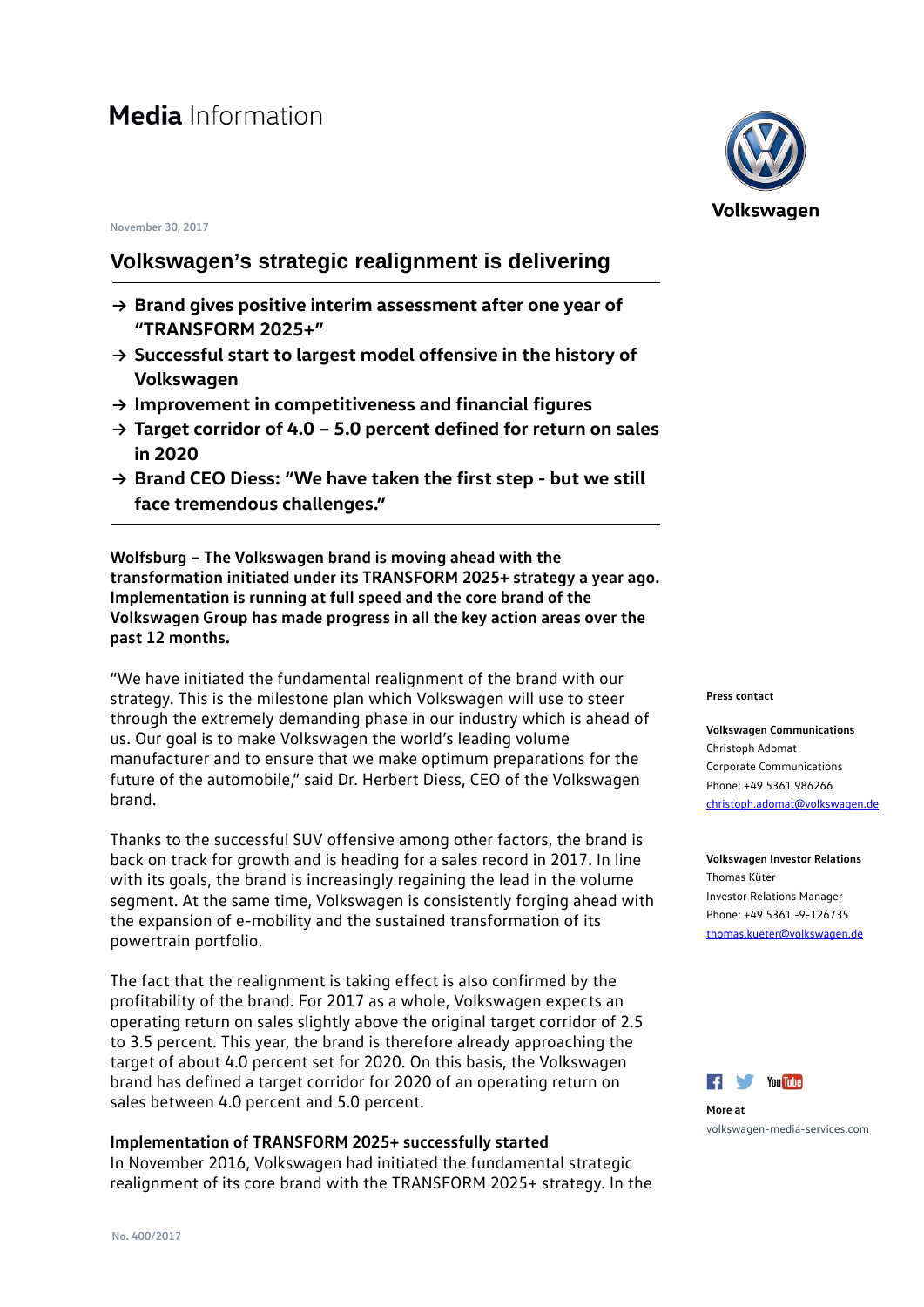

first phase, up to 2020, core business is to be strengthened and the brand is to be positioned as a leading, profitable volume manufacturer before taking the lead in e-mobility. In this first phase, the brand is pursuing five key action areas.

### **SUV offensive taking effect**

In the course of the model offensive, Volkswagen has been able to significantly increase the number of vehicles delivered in the course of the year. In October, Volkswagen set a new record for monthly deliveries, with a total of 550,900 vehicles handed over to customers throughout the world. After 10 months, deliveries have reached a cumulative figure of 5.04 million vehicles, which is more than 3 percent above the prior-year period – and sales have recently gained momentum. For the year as a whole, the brand expects to set a new sales record.

This year, Volkswagen will have launched 10 new models, including five entirely new models without predecessors. The main focus of the model offensive is on the SUV segment, with new models including the Tiguan Allspace, Atlas and T-Roc. By 2020, Volkswagen intends to expand its global SUV range to 20 models. By then, about 40 percent of the Volkswagens sold are to be SUVs.

### **Brand positioning strengthened**

With its model offensive, the brand is pursuing the goal of positioning itself as the most attractive volume brand in all major regions of the world by 2020. In order to achieve this objective, Volkswagen has strengthened the organization of the major regions and given them greater responsibility in the course of its regionalization strategy; this also applies to the product portfolio. The new Volkswagen models are tailored to meet the wishes of customers in the regions even more closely. The regions throughout the world are linked by the brand's claim to a leading position for quality and technology in the volume segment.

"Volkswagen is back on the offensive in all its core markets. We have achieved a turnaround with attractive models and are winning market shares," said Jürgen Stackmann, Board Member of the brand responsible for Sales. "And we have only just started with our model offensive. Our product pipeline for the next few years is jam-packed – with many more strong vehicles precisely tailored to specific preferences in the various regions."

### **Turnaround initiated in regions**

On the key US market, Volkswagen is pursuing the goal of becoming a relevant volume brand. In North America alone, four new SUVs are planned by 2020. In South America, Volkswagen has renewed its model range and aims to regain market leadership, e.g. with the Virtus model which was recently presented. In China, the brand intends to safeguard its position as a market leader with more than 10 new SUVs up to 2020 and to assume a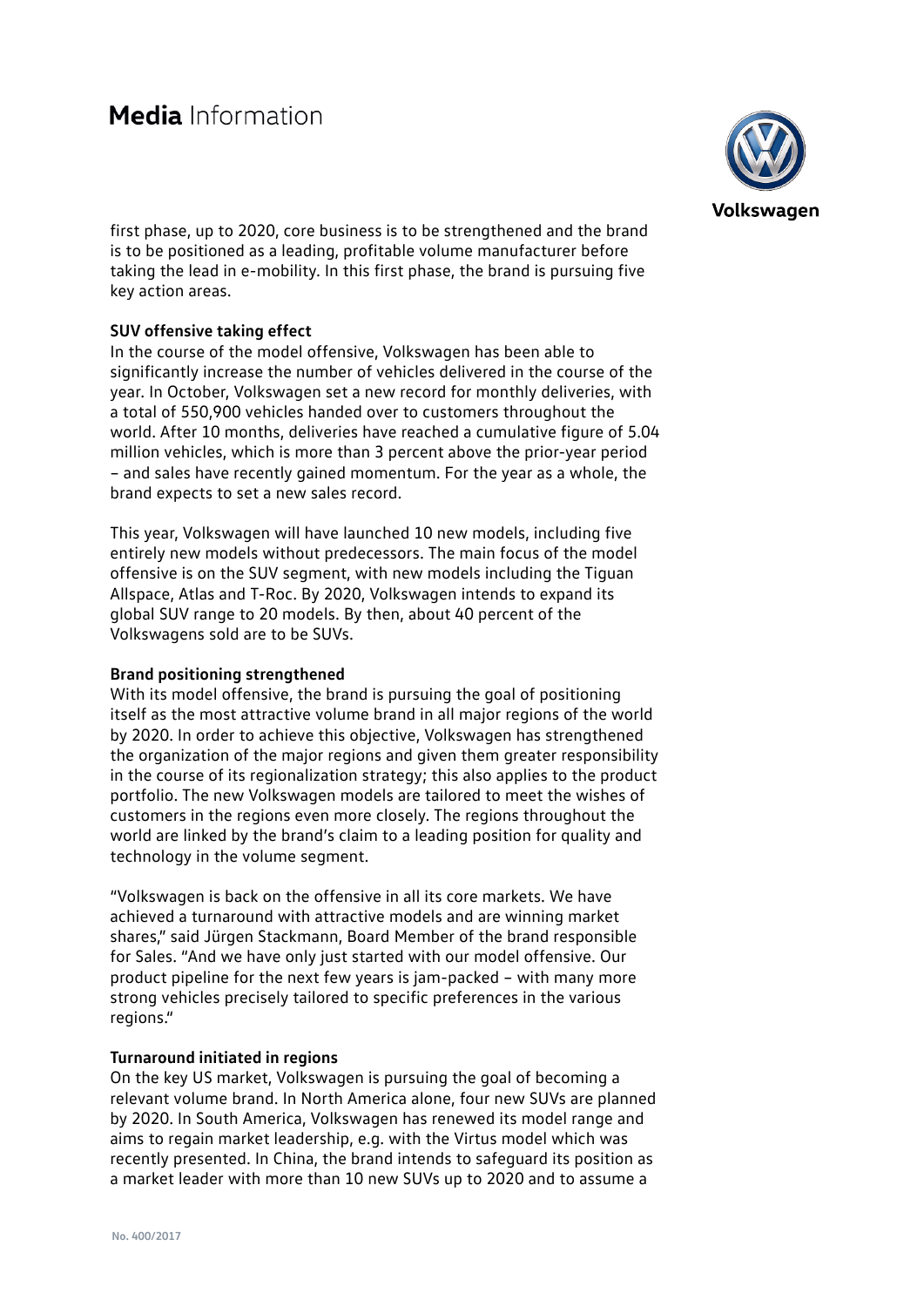## Media Information



leading position in the key global market for e-mobility. For this purpose, Volkswagen will be launching more than 10 new electric models in China by 2020.

The first positive impact of the realignment in the regions is already evident in the sales figures. For example, deliveries to customers in China rose by about 4 percent in January to October compared with the corresponding prior-year period. In the USA, the rise was almost 10 percent and in Brazil more than 20 percent. In Russia, the brand already reached the financial break-even point, with growth of 17 percent in deliveries – significantly earlier than planned.

#### **Improved competitiveness**

Despite its worldwide model offensive and the associated expansion of the product range, Volkswagen has succeeded in keeping overall fixed costs stable.

The pact for the future agreed a year ago is contributing to improved competitiveness. The pact provides for savings and efficiency improvements in all areas and at all locations with a positive impact on the result of €3.7 billion per year by 2020, including €3.0 billion in Germany. Since the pact was launched a year ago, improvements totaling €1.9 billion have already been achieved. Other specific measures are currently being implemented.

The pact for the future also provides for the socially compatible loss of 23,000 jobs by 2020 in Germany – at the same time as the creation of 9,000 jobs in future-oriented areas. Here too, Volkswagen is making progress. In 2017, 3,800 jobs have been cut to date. 2,000 of these job losses have compensated for by expected recruitment of apprentices upon the completion of their training and approved structural changes. In total, about 1,800 jobs have therefore been lost in 2017. The total target of 9,200 partial early retirement contracts signed, which are to take effect step-by-step up to 2020, will probably be reached by the end of the year.

To a large extent, the agreed targets for productivity improvements at the German plants have also been reached. The Wolfsburg (Tiguan and Touran), Salzgitter and Kassel plants have already made improvements above the target of 7.5 percent set for 2017. Productivity improvements at the Wolfsburg (Golf), Emden, Zwickau and Brunswick plants are still slightly below this figure.

Board Member for Finance Arno Antlitz said: "With our TRANSFORM 2025+ strategy and the pact for the future as a key element, we have already strengthened the earnings power of the Volkswagen brand over the past 12 months. We will pursue this path consistently with a view to expanding and sustainably safeguarding our return, even though the cost of meeting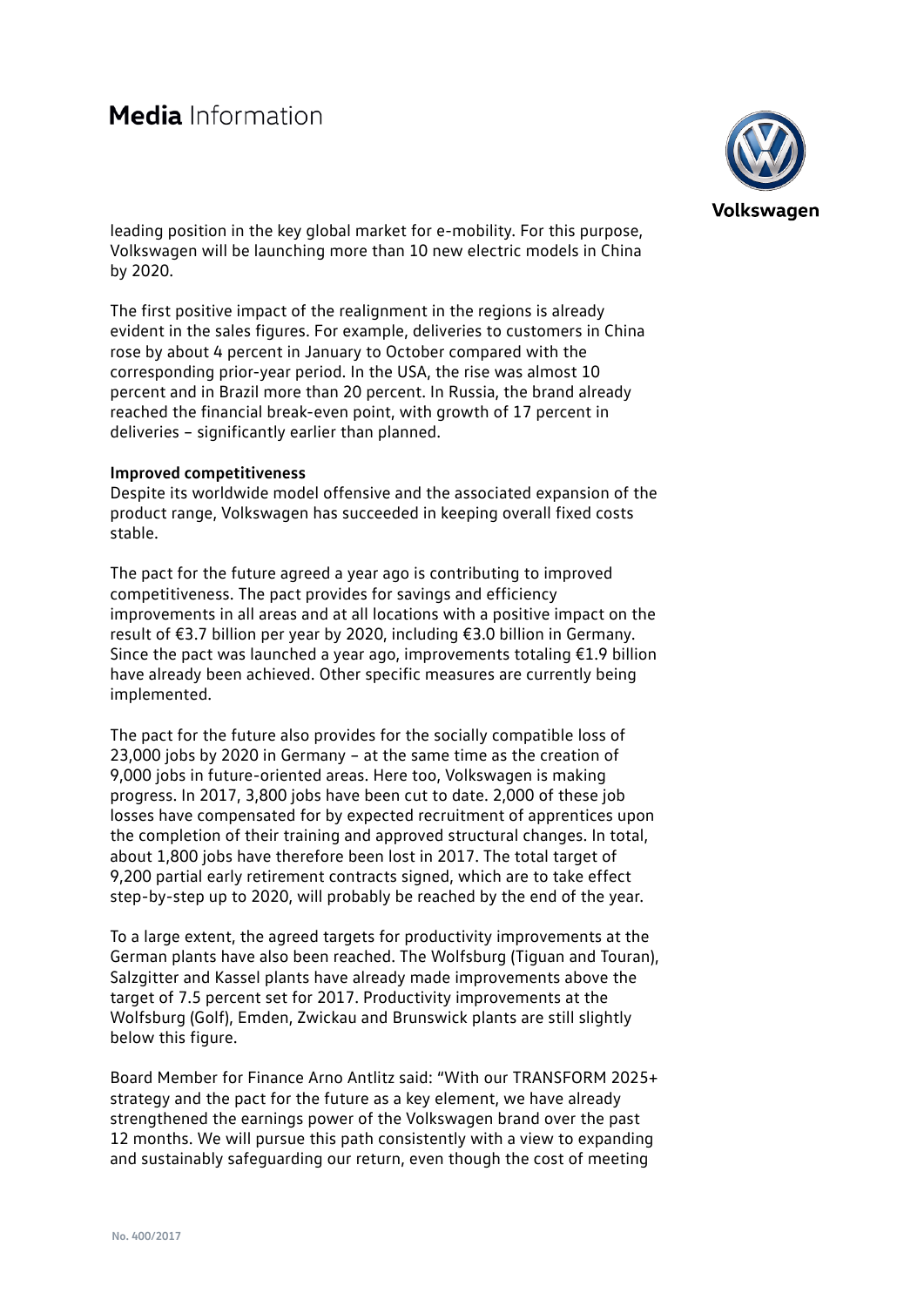# Media Information



more stringent CO<sub>2</sub> targets and expenditure for future-oriented investments will grow considerably over the next few years."

In Europe, a  $CO<sub>2</sub>$  target of 95 grams per kilometer has been set for 2020. After 2020, the requirements will become even more stringent. The EU plans a voluntary electric car quota of 15% for 2025 and there will be new, demanding targets for fleet emissions. This means that e-mobility will become the key factor in meeting statutory requirements and mastering the associated financial challenges. It will be crucial to create a financial basis for shouldering the tasks ahead of us – and shaping e-mobility in a profitable way.

#### **Development of new skills**

In order to safeguard its future viability, Volkswagen is developing new skills – especially in the fields of digitalization and e-mobility. All in all, 9,000 new jobs in future-oriented areas are to be created over the next few years. In addition, comprehensive training programs have started to prepare the workforce for the upcoming challenges.

Volkswagen is also expanding the direct contact with customers which is necessary for a continuous digital customer experience. The Future Sales Model defines cooperation with dealers throughout the world and lays the organizational foundation for the mobility services of the future.

Only a few days ago, Volkswagen reached a milestone in the digitalization of the brand in Germany: the new customer portal "Volkswagen We" is available with immediate effect. Among other functions, this allows customers to book servicing appointments directly using a smart phone for the first time. The platform gives Volkswagen the possibility of maintaining continuous direct contact with customers and offering them personalized content and convenient services.

#### **Outlook: acceleration of realignment**

Up to 2020, Volkswagen will be launching more than 10 new models per year, including many SUVs. At the same time, the brand will continue to step up its efforts to make determined progress with the key future topics of the automotive world. This applies not only to e-mobility but also to digitalization and autonomous driving.

In order to accelerate the strategic realignment, Volkswagen recently adapted its investment plans to the TRANSFORM 2025+ strategy. Over the next five years, the brand will be investing about €4 billion in the new MEB electric architecture at its plants around the world. An additional amount of about €2 billion is to be invested in development. The Zwickau plant is to be developed into the largest European e-mobility center. Initially, the series production of all vehicles based on the new modular electric drive kit (MEB) will be concentrated at the plant. The first vehicle in the new generation of electric cars is to be the I.D.\*, which will be launched in 2020.